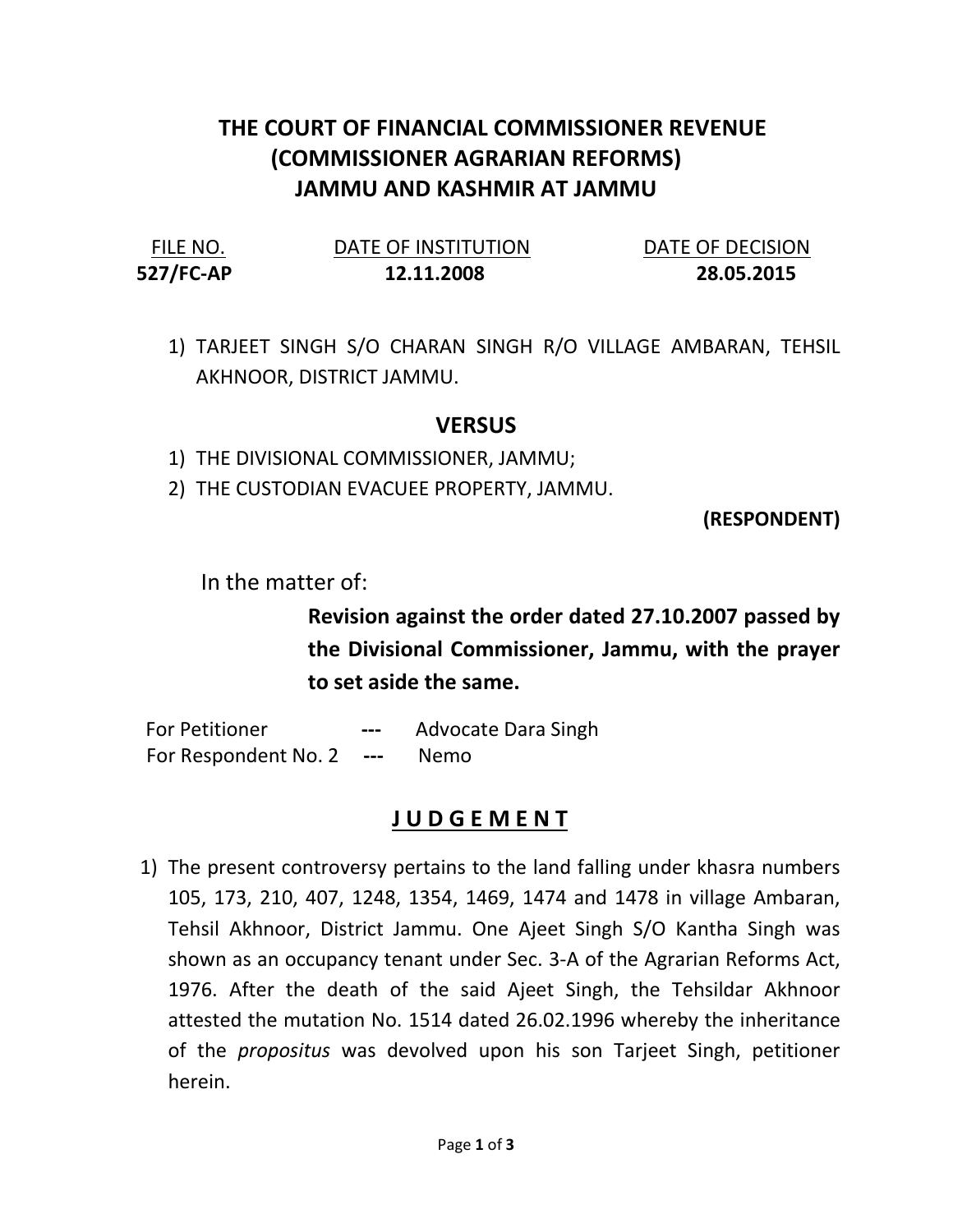- 2) Aggrieved, the Custodian Evacuee Property, Jammu challenged the mutation no. 1514 dated 26.02.1996 in revision before the Divisional Commissioner, Jammu. The crux of observations made by the court below was that the petitioner herein was neither allotted the land in question under the Cabinet Order No. 578-C nor has he claimed to be an allottee of the said land. Sec. 3-A of the Agrarian Reforms Act, 1976 can be invoked where the land is allotted to an occupant under the aforesaid Cabinet Order. The whole case of the petitioner is that he being in cultivating possession of the land, the Tehsildar was justified in attesting the mutation of inheritance in his favour. It was further pointed out by the said court that the petitioner herein has failed to place anything on record which could show that he was a displaced person of 1947 or 1971. Therefore, the Tehsildar concerned had no occasion to attest the impugned mutation.
- 3) Taking a serious note of the connivance of the revenue staff who were responsible for the attestation of the impugned mutation, the court below directed the Deputy Commissioner, Jammu to conduct an enquiry and submit his report within a period of three months. If found affirmative, it was further directed that an FIR shall be lodged in the matter. Having considered the above stated facts and circumstances into consideration, the court below allowed the revision petition and a fine of Rs. 5000/- (Rupees Five Thousand only) was imposed upon the petitioner herein.
- 4) Without a doubt, the observations made by the court below regarding the allotment of land to the petitioner and conferment of any right under Sec. 3-A of the Agrarian Reforms Act, 1976 are right and logical. The petitioner herein has not provided any record which may show that the land under consideration was either allotted to him or to his father. He has failed to prove his case despite the serious allegations made against him by the court below.
- 5) For the reasons aforesaid and after a careful reflection over the matter, the revision petition is dismissed and the impugned order is upheld. The impugned mutation No. 1514 dated 26.02.1996 is also set aside. The case is remanded to the Tehsildar concerned for a **de novo** enquiry into the matter and for taking further appropriate necessary action. The Tehsildar